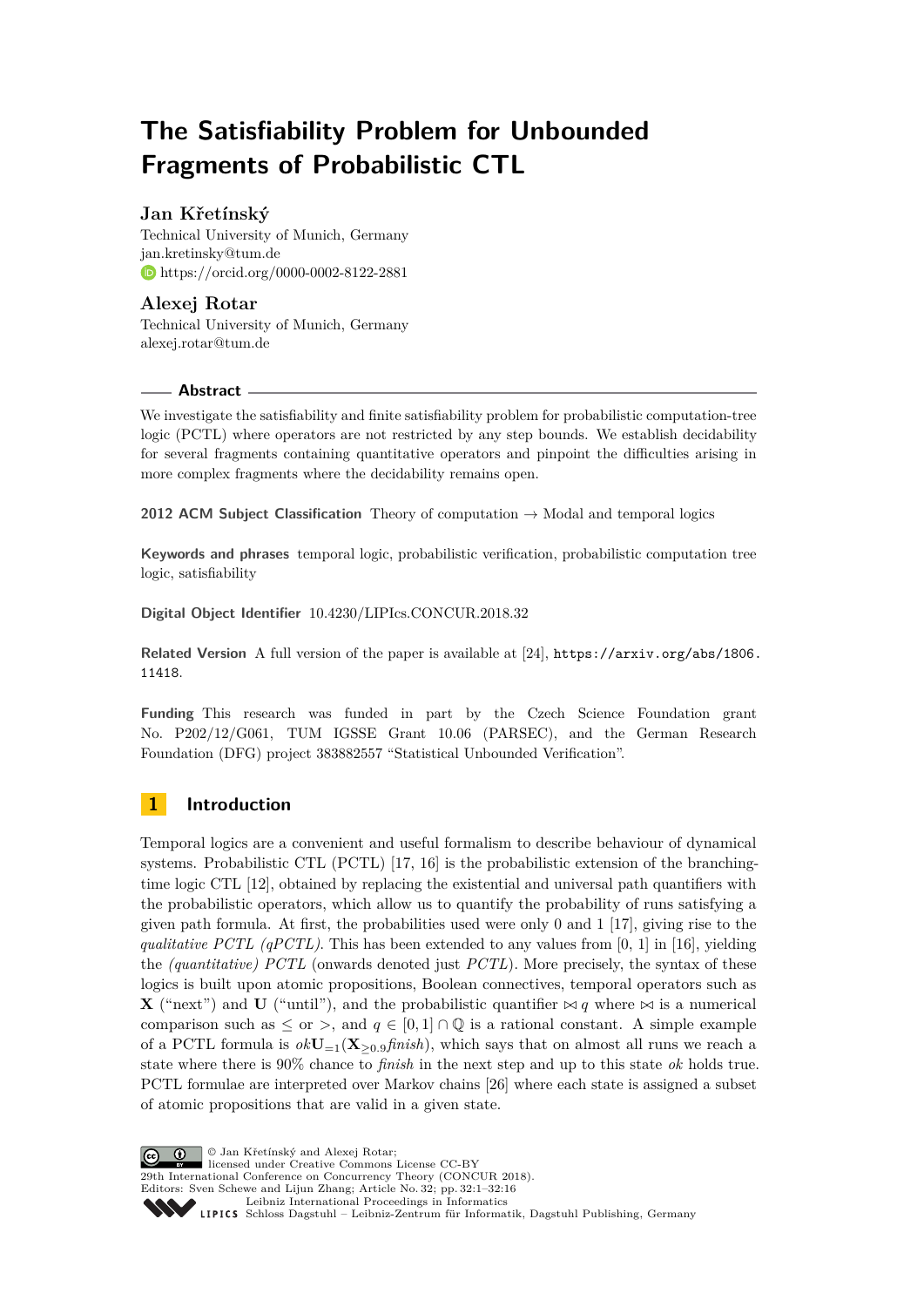### **32:2 The Satisfiability Problem for Unbounded Fragments of PCTL**

In this paper, we study the *satisfiability problem*, asking whether a given formula has a *model*, i.e. whether there is a Markov chain satisfying it. If a model does exist, we also want to construct it. Apart from being a fundamental problem, it is a possible tool for checking consistency of specifications or for reactive synthesis. The problem has been shown EXPTIME-complete for qPCTL in the setting where we quantify over finite models (*finite satisfiability*) [\[17,](#page-15-1) [7\]](#page-14-0) as well as over generally countable models (*infinite satisfiability*) [\[7\]](#page-14-0). The problem for (the general quantitative) PCTL remains open for decades. We address this question on fragments of PCTL. The considered fragments are not of primary interst themselves. Rather they illustrate the techniques we develop and how far we can push decidability results when applying only those. In order to get a better understanding of this ultimate problem, we answer the problem for several fragments of PCTL that are

- quantitative, i.e. involving also probabilistic quantification over arbitrary rational numbers  $($ not just  $0$  and  $1)$ ,
- step unbounded, i.e. not imposing any horizon for the temporal operators. er.

Besides, we consider models with unbounded size, i.e. countable models or finite models, but with no a priori restriction on the size of the state space. These are the three distinguishing features, compared to other works. The closest are the following. Firstly, solutions for the qPCTL have been given in [\[17,](#page-15-1) [7\]](#page-14-0) and for a more general logic PCTL<sup>∗</sup> in [\[25,](#page-15-6) [21\]](#page-15-7). Secondly, [\[9\]](#page-14-1) shows decidability for *bounded PCTL* where the scope of the operators is restricted by a step bound to a given time horizon. Thirdly, the *bounded satisfiability problem* is to determine, whether there exists a model of a given size for a given formula. This problem has been solved by encoding it into an SMT problem [\[4\]](#page-14-2). There is an important implication of this result. Namely, if we are able to determine a maximum required model size for some formula, then it follows that the satisfiability of that formula can also be determined. We take this approach in some of our proofs. Additionally, we use the result of [\[7\]](#page-14-0) that the branching degree (number of successors) for a model of a formula  $\phi$  can be bounded by  $|\phi| + 2$ , where  $|\phi|$  is the length of  $\phi$ .

**Our contribution** is as follows:

- We show decidability of the (finite and infinite) satisfiability problem for several quantit- $\sim$ ative unbounded fragments of PCTL, focusing on future- and globally-operators (**F**,**G**).
- We investigate the relationship between finite and infinite satisfiability on these fragments.
- We identify a fundamental issue preventing us from extending our techniques to the  $\blacksquare$ general case. We demonstrate this on a formula enforcing a more complicated form of its models. This allows us to identify the "smallest elegant" fragment where the problem remains open and the solution requires additional techniques.

Due to space constraints, the proofs are sketched and then worked out in detail in [\[24\]](#page-15-0).

### **1.1 Further related work**

As for the *non-probabilistic* predecessors of PCTL, the satisfiability problem is known to be EXPTIME-complete for CTL [\[12\]](#page-15-3) as well as the more general modal  $\mu$ -calculus [\[3,](#page-14-3) [15\]](#page-15-8). Both logics have the small model property [\[12,](#page-15-3) [20\]](#page-15-9), more precisely, every satisfiable formula *φ* has a finite-state model whose size is exponential in the size of *φ*. The complexity of the satisfiability problems has been investigated also for fragments of CTL [\[23\]](#page-15-10) and the modal  $\mu$ -calculus [\[18\]](#page-15-11).

The satisfiability problem for qPCTL and qPCTL<sup>∗</sup> was investigated already in the early 80's [\[25,](#page-15-6) [21,](#page-15-7) [17\]](#page-15-1), together with the existence of sound and complete axiomatic systems. The decidability for qPCTL over countable models also follows from these general results for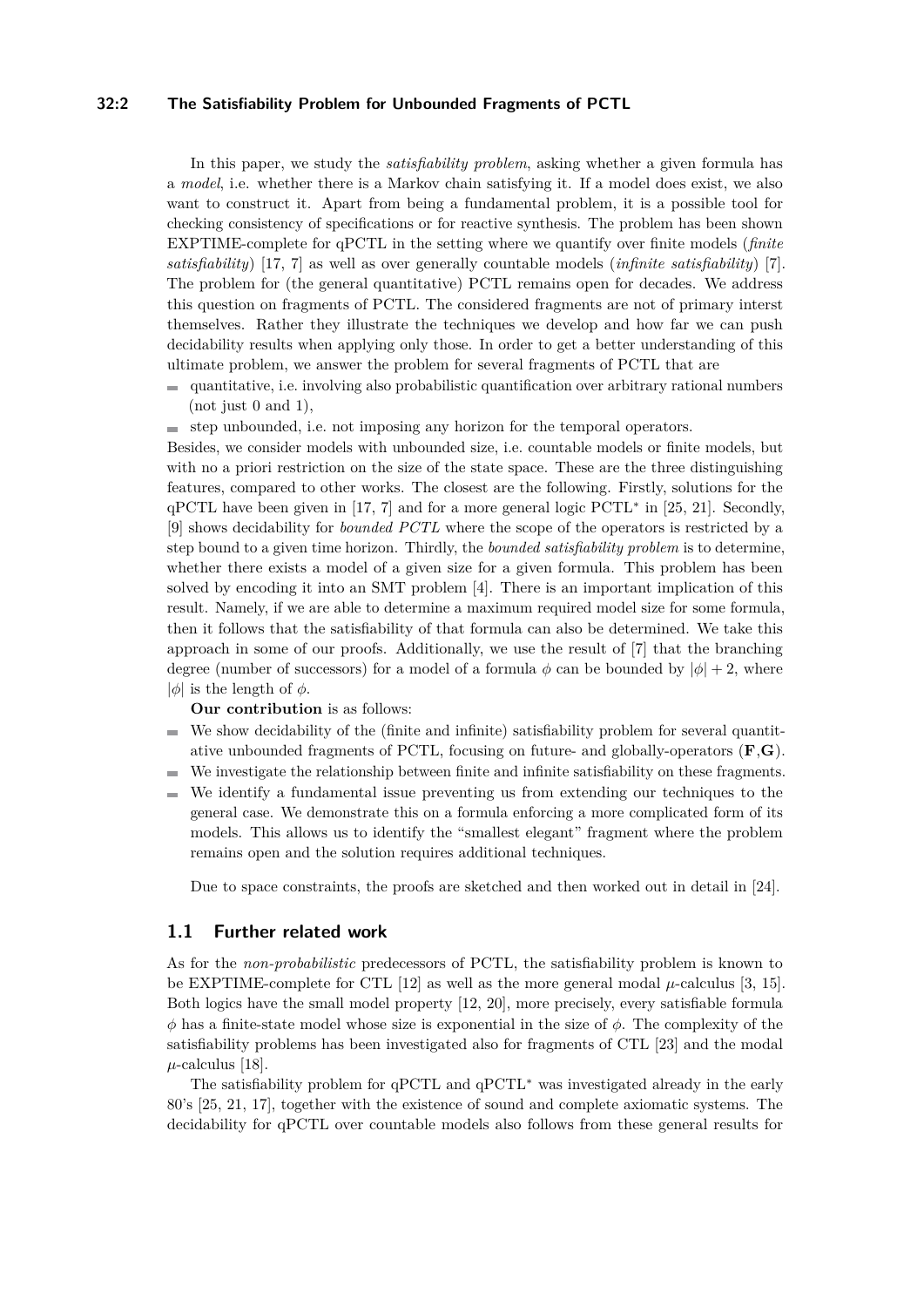qPCTL<sup>∗</sup> , but the complexity was not examined until [\[7\]](#page-14-0), showing it is also EXPTIMEcomplete, both for finite and infinite satisfiability.

While the decidability of satisfiability is open, there are only few negative results. [\[7\]](#page-14-0) proves *undecidability* of the problem whether for a given PCTL formula there exists a model with a branching degree that is bounded by a given integer, where the branching degree is the number of successors of a state. However, the authors have not been able to extend their proof and show the undecidability for the general problem.

The PCTL *model checking problem* is the task to determine, whether a given system satisfies a given formula, i.e. whether it is a model of the formula. This problem has been studied both for finite and infinite Markov chains and decision processes, see e.g. [\[10,](#page-14-4) [19,](#page-15-12) [14,](#page-15-13) [13,](#page-15-14) [8\]](#page-14-5). The PCTL *strategy synthesis* problem asks whether the non-determinism in a given Markov decision process can be resolved so that the resulting Markov chain satisfies the formula [\[1,](#page-14-6) [22,](#page-15-15) [5,](#page-14-7) [6\]](#page-14-8).

## **2 Preliminaries**

In this section, we recall basic notions related to (discrete-time) Markov chains [\[26\]](#page-15-4) and the probabilistic CTL [\[16\]](#page-15-2). Let  $A$  be a finite set of atomic propositions.

### **2.1 Markov chains**

 $\triangleright$  **Definition 1** (Markov chain). A *Markov chain* is a tuple  $M = (S, P, s_0, L)$  where *S* is a countable set of *states*,  $P : S \times S \rightarrow [0,1]$  is the *probability transition matrix* such that, for all  $s \in S$ ,  $\sum_{t \in S} P(s, t) = 1$ ,  $s_0 \in S$  is the *initial* state, and  $L : S \to 2^{\mathcal{A}}$  is a labeling function.

Whenever we write  $M$ , we implicitly mean a Markov chain  $(S, P, s_0, L)$ . The semantics of a Markov chain *M*, is the probability space  $(Runs_M, \mathcal{F}_M, \mathbb{P}_M)$ , where  $Runs_M = S^{\omega}$  is the set of *runs* of  $M$ ,  $\mathcal{F}_M \subseteq 2^{S^{\omega}}$  is the *σ*-algebra generated by the set of cylinders of the form  $Cyl_M(\rho) = \{ \pi \in S^{\omega} \mid \rho \text{ is a prefix of } \pi \}$  and the probability measure is uniquely determined [\[2\]](#page-14-9) by  $\mathbb{P}_M(Cyl_M(\rho_0 \cdots \rho_n)) := \prod_{0 \le i < n} P(\rho_i, \rho_{i+1})$  if  $\rho_0 = s_0$  and 0 otherwise.

We say that a state is *reached* on a run if it appears in the sequence; a set of states is reached if some of its states are reached. The immediate successors of a state *s* are denoted by  $post_M(s) := \{t \in S \mid P(s,t) > 0\}$  and the set of states reachable with positive probability is the reflexive and transitive closure  $post_M^*(s)$ . We will write  $\mathbb{P}(\cdot)$ *, post* $(\cdot)$ *,* and  $post^*(\cdot)$ *,* if *M* is clear from the context.

The *unfolding* of a Markov chain *M* is the Markov chain  $T_M := (S^+, P', s_0, L')$  with the form of an infinite tree given by  $P'(\rho s, \rho ss') = P(s, s')$  and  $L'(\rho s) = L(s)$ . Each state of *T<sup>M</sup>* maps naturally to a state of *M* (the last one in the sequence), inducing an equivalence relation  $\rho s \sim \rho s'$  iff  $s = s'$ . Consequently, each run of  $T_M$  maps naturally to a run of M and the unfolding preserves the measure of the respective events.

For a Markov chain *M*, a set  $T \subseteq S$  is called *strongly connected* if for all  $s, t \in T$ . *t* ∈ *post*<sup>∗</sup> (*s*); it is a *strongly connected component (SCC)* if it is maximal (w.r.t. inclusion) with this property. If, moreover,  $post^*(t) \subseteq T$  for all  $t \in T$  then it is a *bottom SCC (BSCC)*. A classical result, see e.g. [\[2\]](#page-14-9), states that the set of states visited infinitely often is almost surely, i.e. with probability 1, a BSCC:

<span id="page-2-0"></span> $\blacktriangleright$  **Lemma 2.** In every finite Markov chain, the set of BSCCs is reached almost surely. *Further, conditioning on runs reaching a BSCC C, every state of C is reached infinitely often almost surely.*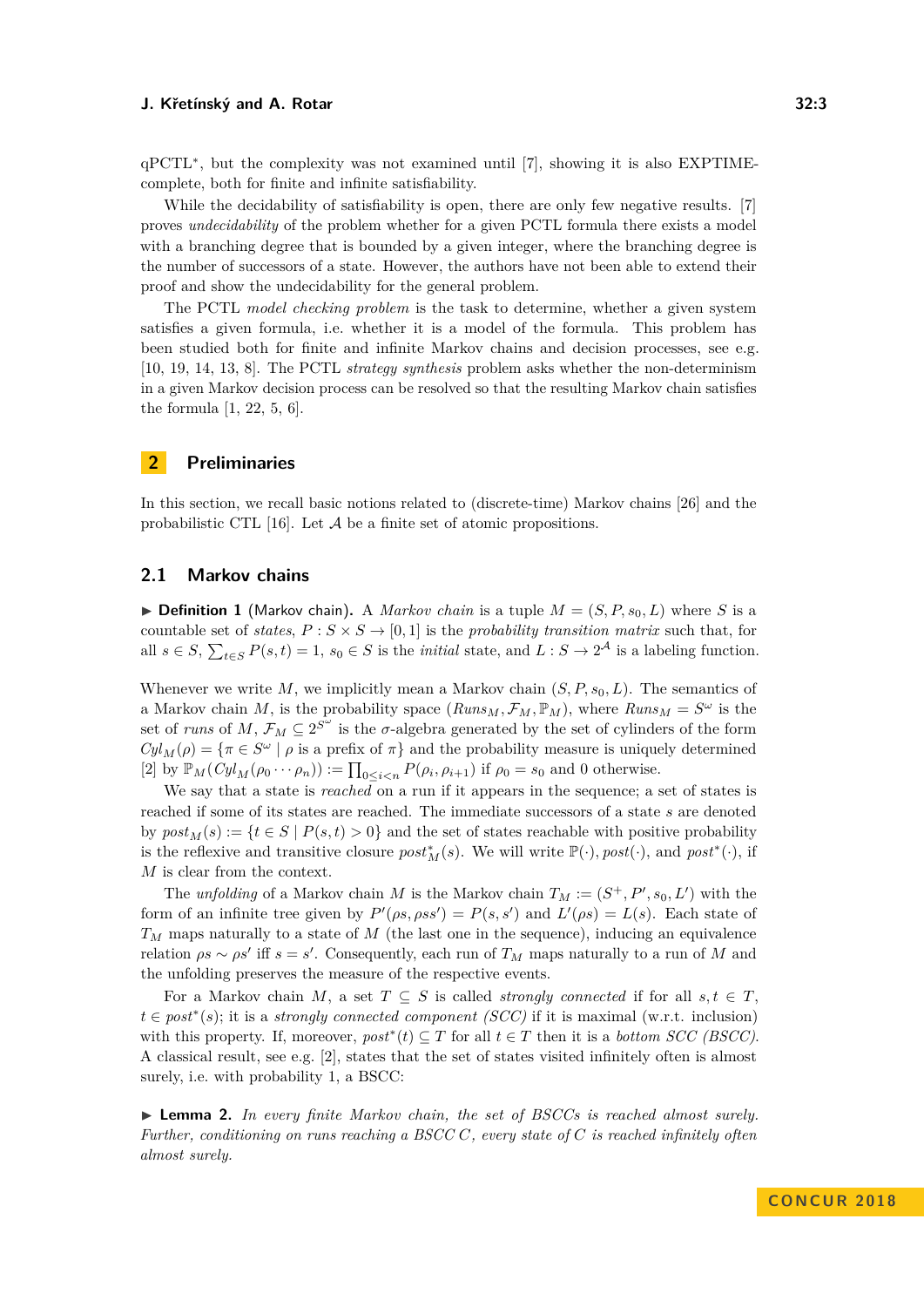### **32:4 The Satisfiability Problem for Unbounded Fragments of PCTL**

### **2.2 Probabilistic Computational Tree Logic**

The definition of probabilistic CTL (PCTL) [\[16\]](#page-15-2) is usually based on the next- and untiloperators (**X**, **U**). In this paper, we restrict our attention to the future- and globally operators  $(\mathbf{F}, \mathbf{G})$ , which can be derived from the until-operator. Further, w.l.o.g. we impose the negation normal form and the lower-bound-comparison normal form; for the respective transformations see, e.g., [\[2\]](#page-14-9).

▶ **Definition 3** (PCTL(**F**,G) syntax and semantics). The *formulae* are given by the following syntax:

$$
\Phi ::= a \mid \neg a \mid \Phi \land \Phi \mid \Phi \lor \Phi \mid \mathbf{F}_{\triangleright q} \Phi \mid \mathbf{G}_{\triangleright q} \Phi
$$

where  $q \in [0, 1], \, p \in \{>, \, >\},$  and  $q \in \mathcal{A}$  is an atomic proposition. Let M be a Markov chain and  $s \in S$  its state. We define the modeling relation  $\models$  inductively as follows

**M1**  $M, s \models a$  iff  $a \in L(s)$ **M2**  $M, s \models \neg a$  iff  $a \notin L(s)$ **M3**  $M, s \models \phi \land \psi$  iff  $M, s \models \phi$  and  $M, s \models \psi$ **M4**  $M, s \models \phi \lor \psi$  iff  $M, s \models \phi$  or  $M, s \models \psi$ **M5**  $M, s \models \mathbf{F}_{\triangleright q} \varphi$  iff  $\mathbb{P}_{M(s)}(\{\pi \mid \exists i \in \mathbb{N}_0 : M, \pi[i] \models \varphi\}) \triangleright q$ **M6**  $M, s \models \mathbf{G}_{\triangleright q} \varphi$  iff  $\mathbb{P}_{M(s)}(\{\pi \mid \forall i \in \mathbb{N}_0 : M, \pi[i] \models \varphi\}) \varphi q$ where  $M(s)$  is  $M$  with  $s$  being the initial state, and  $\pi[i]$  is the *i*th element of  $\pi$ . We say that *M* is a *model* of  $\varphi$  if  $M, s_0 \models \varphi$ .

We will denote the set of literals by  $\mathcal{L} := \mathcal{A} \cup \{\neg a \mid a \in \mathcal{A}\}\.$  Instead of the constraint  $\geq 1$ , we often write  $= 1$ . Further, we define the set of all subformulae. This definition slightly deviates from the usual definition of subformulae, e.g. the one in [\[7\]](#page-14-0), in that  $\neg a \in sub(\phi)$ does not necessarily imply  $a \in sub(\phi)$ .

 $\triangleright$  **Definition 4** (Subformulae). The set  $sub(\phi)$  is recursively defined as follows

- $\Rightarrow$  *φ*  $\in$  *sub*(*φ*)
- $\blacksquare$  if  $\psi \wedge \xi \in sub(\phi)$  or  $\psi \vee \xi \in sub(\phi)$ , then  $\psi, \xi \in sub(\phi)$
- $\blacksquare$  if  $\mathbf{F}_{\triangleright q}$   $\psi \in sub(\phi)$  or  $\mathbf{G}_{\triangleright q}$   $\psi \in sub(\phi)$  then  $\psi \in sub(\phi)$

Next, we introduce the satisfiability problems, which are the main topic of the paper.

 $\triangleright$  **Definition 5** (The satisfiability problems). A formula  $\phi$  is called *(finitely) satisfiable*, if there is a (finite) model for  $\phi$ . Otherwise, it is (finitely) unsatisfiable. The (finite) satisfiability problem is to determine whether a given formula is (finitely) satisfiable.

Instead of simply writing "satisfiable" we sometimes stress the absence of "finitely" and write "generally satisfiable" for satisfiablity on countable, i.e. finite or countably infinite, models. For some proofs, it is more convenient to consider the unfolding of a Markov chain instead of the original one. As we mentioned already, the measure of events is preserved in the unfolding of a chain. Hence, we can state the following lemma.

 $\blacktriangleright$  **Lemma 6.** *If M is a model of*  $\phi$  *then its unfolding*  $T_M$  *is a model of*  $\phi$ *.* 

We say that formulae  $\phi, \psi$  are (finitely) equivalent if they have the same set of (finite) models, written  $\phi \equiv \psi$  ( $\phi \equiv_{\text{fin}} \psi$ ); that they are (finitely) equisatisfiable if they are both (finitely) satisfiable or both (finitely) unsatisfiable; and that  $\phi \Rightarrow \psi$  if every model of  $\phi$  is also a model of *ψ*.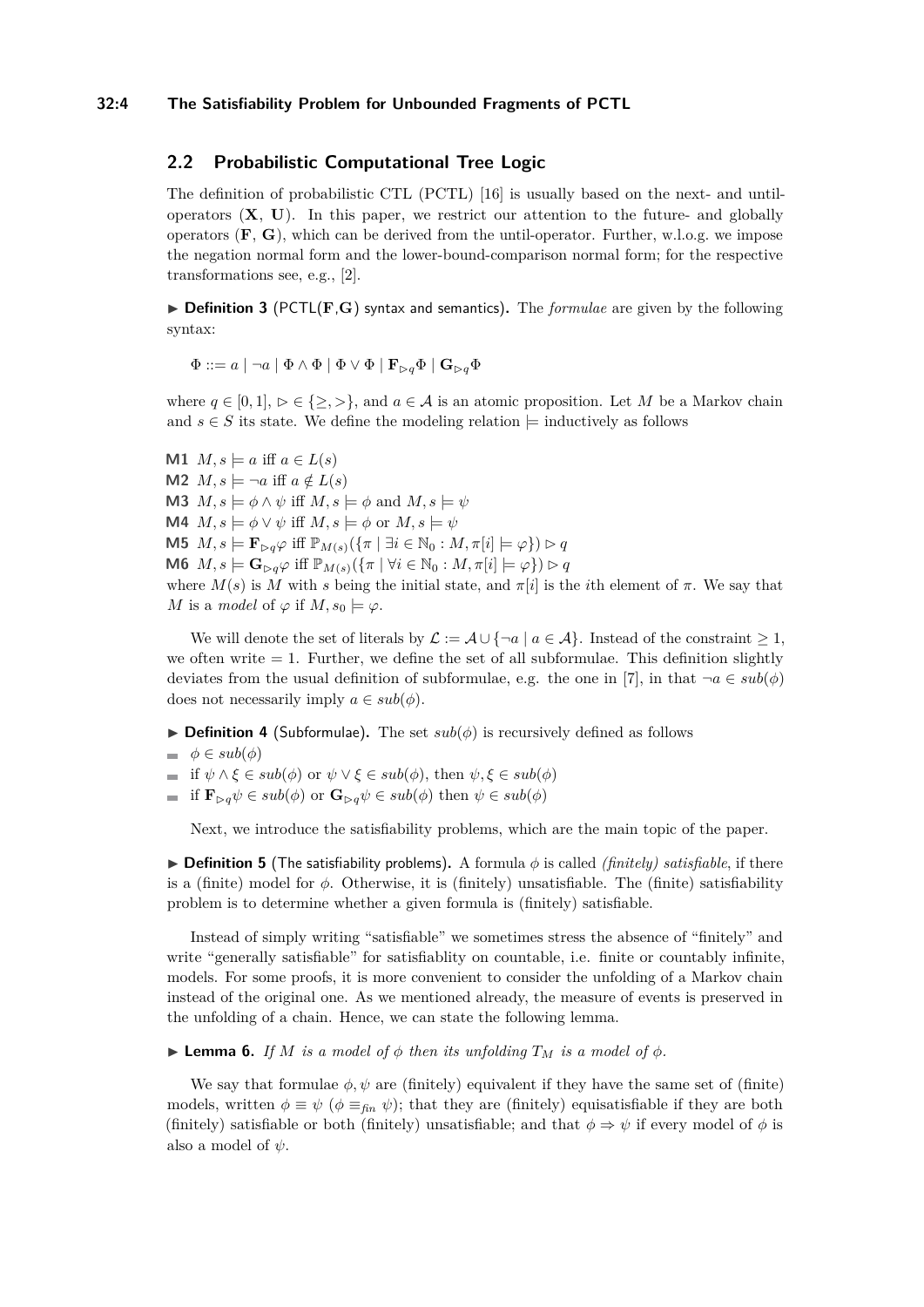<span id="page-4-0"></span>

**Figure 1** Hasse diagram summarizing the satisfiability results for the considered fragments of PCTL(**F**, **G**), all containing literals and conjunctions, and some form of quantitative comparisons. The fragments are described by the list of operators they allow (excluding the constructs of the minimal fragment). The subscript denotes the possible constraints on probabilistic operators.  $\mathbf{G}_x(list)$  denotes formulae in the fragment described by *list* with **G**-operators at the top-level. fin and inf abbreviate finite and general satisfiability, respectively. fin=inf denotes that the problems are equivalent. H:*x* denotes that the height of a tree model can be bounded by *x*. By  $=x$  we denote that the model size can be bounded by x. The  $\mathbf{F}_q$ ,  $\mathbf{G}_1$ ,  $\vee$ -fragment might require non-bottom SCCs in finite models.

## **3 Results**

In this section we present our results. A summary is schematically depicted in Fig. [1.](#page-4-0) We briefly describe the considered fragments; the full formal definitions can be found in the respective sections. Since already the satisfiability for propositional logic in negation normal form has nontrivial instances only when all the constructs  $a, \neg a$  and conjunction are present. we only consider fragments with all three included; see the bottom of the Hasse diagram. The fragments are named by the list of constructs they use, where we omit the three constructs above to avoid clutter. Here 1 stands for  $\geq 1$  and q stands for  $\triangleright q$  for all  $q \in [0,1] \cap \mathbb{Q}$ . Further,  $\mathbf{G}_x(list)$  denotes the sub-fragment of *list* where the topmost operator is  $\mathbf{G}_x$ . Finally,  $\mathbf{F}_{q/1}$  denotes the use of  $\mathbf{F}_{q}$  with the restriction that inside **G** only  $q = 1$  can be used.

The fragments are investigated in the respective sections. We examine the problems of the general satisfiability ("inf") and the finite satisfiability ("fin"); equality denotes the problems are equivalent. We use two results to prove decidability of the problems. Firstly, [\[4\]](#page-14-2) shows that given a formula  $\phi$  and an integer *n*, one can determine whether or not there is a model for  $\phi$  that has at most *n* states. Consequently, we obtain the decidability result whenever we establish an upper bound on the size of smallest models. Here "|*φ*|" denotes the satisfiability of a given  $\phi$  on models of size  $\leq |\phi|$ . Secondly, [\[7\]](#page-14-0) establishes that for any satisfiable PCTL formula there is a model with branching bounded by  $|\phi| + 2$ . Consequently,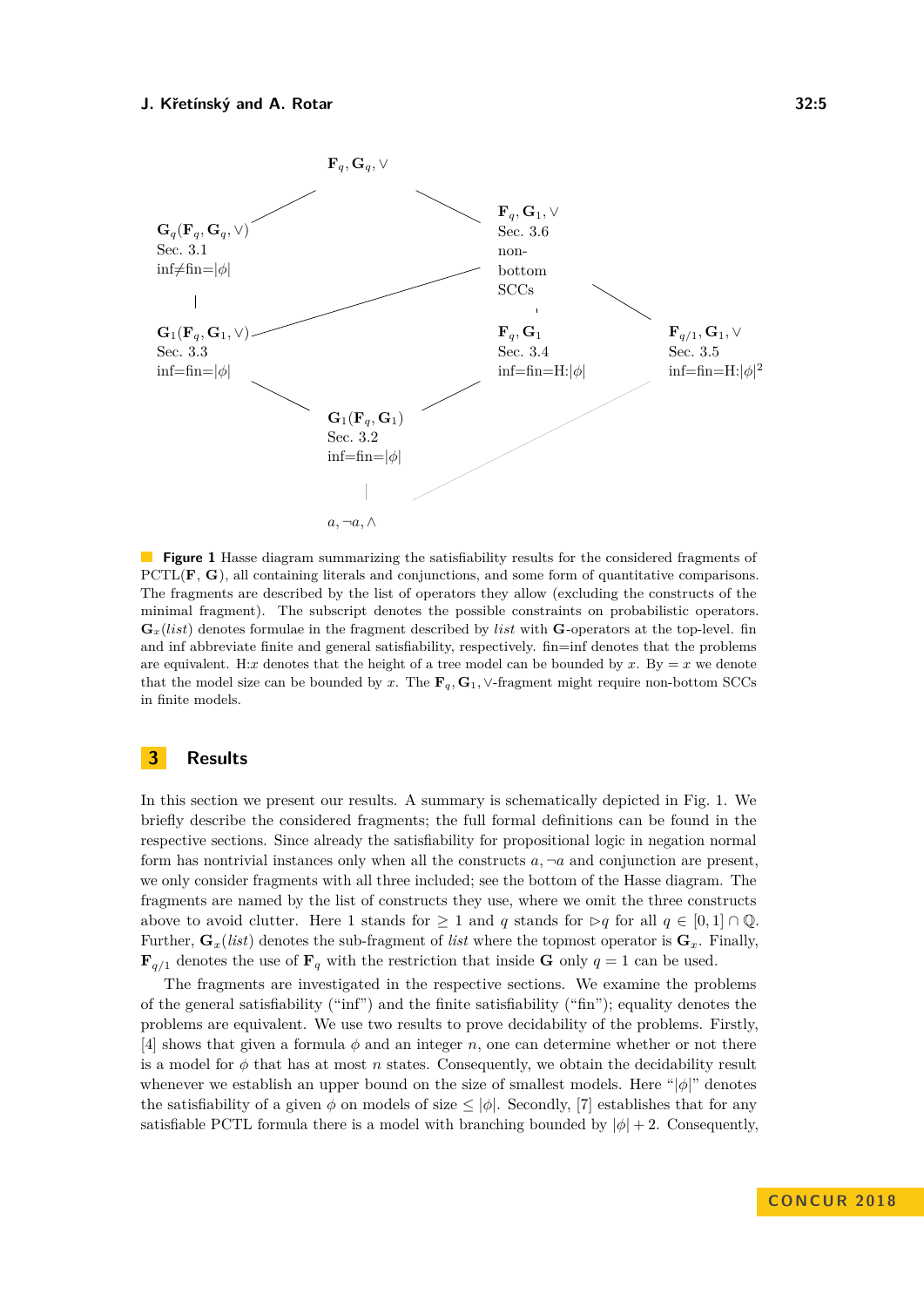### **32:6 The Satisfiability Problem for Unbounded Fragments of PCTL**

we obtain the decidability result whenever it is sufficient to consider trees of a certain height *H* (with back edges) since the number of their nodes is then bounded by  $(|\phi| + 2)^{H}$ . Here "H:*n*" denotes that the models can be limited to a height  $H \leq n$ .

While we obtain decidability in the lower part of the diagram, the upper part only treats finite satisfiability, and in particular for  $\mathbf{F}_q$ ,  $\mathbf{G}_1$ ,  $\vee$ , we only demonstrate that models with more complicated structure are necessary. Namely, the models may be of unbounded sizes for structurally same formulae – i.e. formulae which only differ in the constraints on the temporal operators – or require presence of non-bottom SCCs, see Section [3.6](#page-12-0) and the discussion in Section [4.](#page-13-0)

# <span id="page-5-0"></span>**3.1 Finite satisfiability for**  $G_q(F_q, G_q, V)$

This section treats **G**-formulae of the  $\mathbf{F}_q$ ,  $\mathbf{G}_q$ -fragment, i.e. of PCTL( $\mathbf{F}, \mathbf{G}$ ). In particular, it includes  $\mathbf{G}_{>0}$ -formulae. In general, formulae in this fragment (even without quantified **F** and **G**-operators) can enforce rather complicated behaviour [\[7\]](#page-14-0). Therefore, we will focus on finitely satisfiable formulae. We will see that they can be satisfied by rather simple models.

▶ **Definition 7.**  $\mathbf{G}_q(\mathbf{F}_q, \mathbf{G}_q, \vee)$ -formulae are given by the grammar

$$
\begin{aligned} \Phi &::= \mathbf{G}_{\rhd q} \Psi \\ \Psi &::= a \mid \neg a \mid \Psi \wedge \Psi \mid \Psi \vee \Psi \mid \mathbf{F}_{\rhd q} \Psi \mid \mathbf{G}_{\rhd q} \Psi \end{aligned}
$$

The main result of this section is that finitely satisfiable formulae in this fragment can be satisfied by models of size linear in  $|\phi|$ .

<span id="page-5-1"></span> $\blacktriangleright$  **Theorem 8.** *Let φ be a finitely satisfiable*  $\mathbf{G}_q(\mathbf{F}_q, \mathbf{G}_q, \vee)$ *-formula. Then φ has a model of size at most*  $|\phi|$ *.* 

Intuitively, we obtain the result from the fact that some BSCC is reached almost surely and every state in a BSCC is reached almost surely, once we have entered one. In infinite models, BSCCs are not reached almost surely and therefore the proofs cannot be extended to general satisfiability. The following lemma and its proof demonstrate how we can make use of the BSCC properties in order to obtain an equisatisfiable formula in a simpler fragment.

<span id="page-5-2"></span>**► Lemma 9.** Let  $\phi$  be a  $\mathbf{G}_q(\mathbf{F}_q, \mathbf{G}_q, \vee)$ -formula. Then,  $\phi$  is finitely equisatisfiable to a  $\mathbf{G}_1(\mathbf{F}_1, \mathbf{G}_1)$ *-formula*  $\phi'$ *, such that*  $\phi' \Rightarrow \phi$ *.* 

**Proof Sketch.** Write  $\phi$  as  $\mathbf{G}_{\triangleright q}\psi$ . Assume that we have a finite model *M* for  $\mathbf{G}_{\triangleright q}\psi$ . Intuitively, we can select a BSCC that satisfies  $\mathbf{G}_{=1}\psi$ . We know that there is a BSCC because we are dealing with a finite model. We also know that there is at least one BSCC satisfying our formula, for otherwise *M* would not be a model for it. In a BSCC, every state is reached almost surely from every other state by Lemma [2.](#page-2-0) Hence, we can select exactly one state for each **F**-subformula which satisfies that formula's argument. Then we can create a new BSCC from these states, arranging them, e.g., in a circle. This BSCC models  $\mathbf{G}_{=1}\psi$ , where  $\hat{\psi}$  replaces all probabilistic operators with their "almost surely" version. Hence, we have created a model for a  $\mathbf{G}_1(\mathbf{F}_1, \mathbf{G}_1)$  formula from a model for  $\mathbf{G}_{\triangleright q}\psi$ . The opposite direction follows from the fact that  $\mathbf{G}_{=1}\hat{\psi} \Rightarrow \mathbf{G}_{\triangleright q}\psi$ .

Note that the transformation does not produce an equivalent formula. Hence, we cannot replace an occurrence of such a formula in a more complex formula. For instance, the formula  $\mathbf{G}_{\geq 1/2}$  $\neg a \wedge \mathbf{F}_{\geq 1/2}a$  is satisfiable, whereas  $\mathbf{G}_{=1} \neg a \wedge \mathbf{F}_{\geq 1/2}a$  is not. The proof does not work for equality because we are selecting one BSCC while ignoring the rest. This example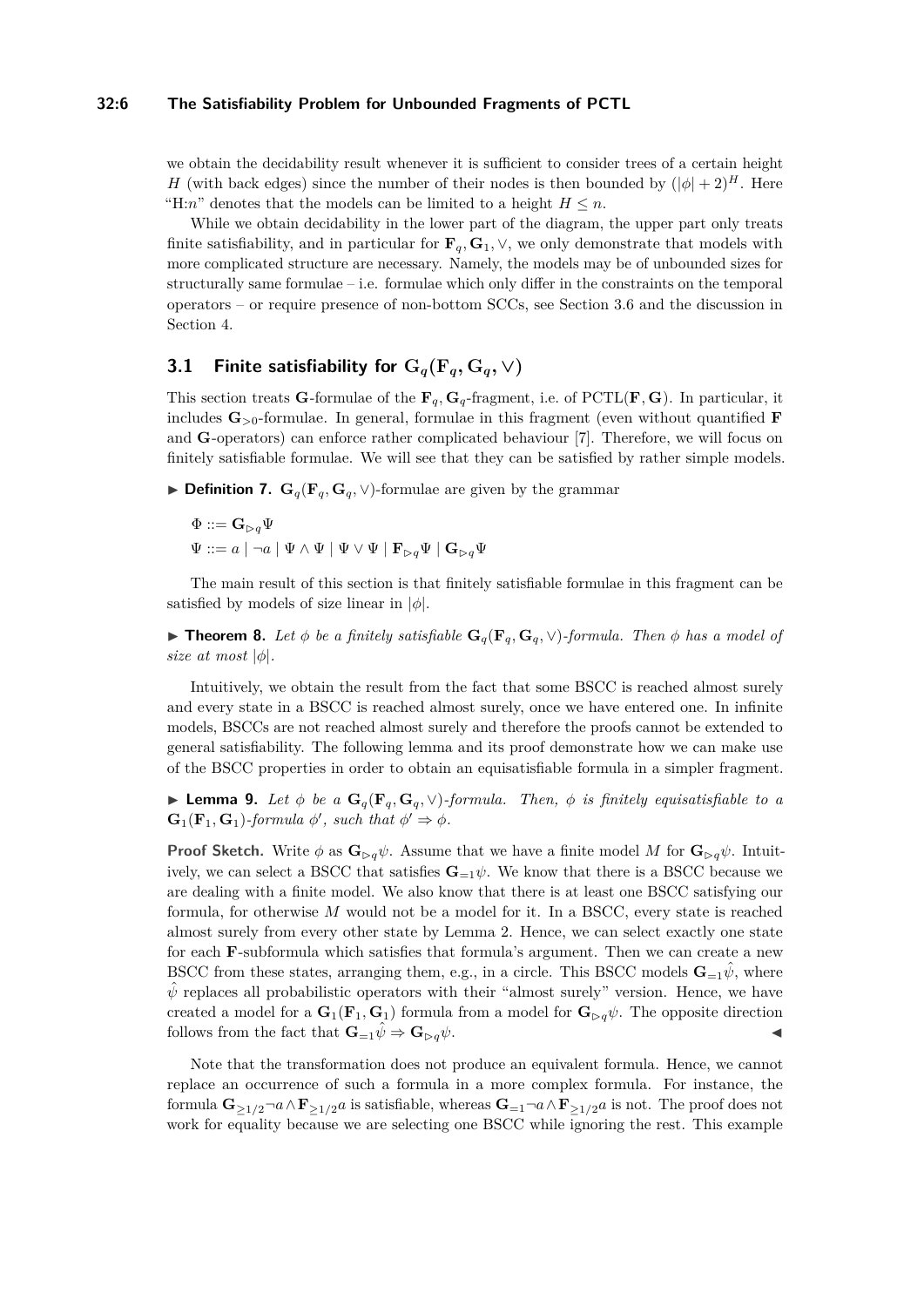<span id="page-6-2"></span>

**Figure 2** A large and a small model for Formula [\(1\)](#page-6-1).

demonstrates why we cannot ignore certain BSCCs in general. Using the above result, it is easy to prove Theorem [8.](#page-5-1)

**Proof Sketch.** [Proof Sketch of Theorem [8\]](#page-5-1) This follows immediately from the proof of Lemma [9.](#page-5-2) The BSCC that we have created has at most as many states as there are **F**-subformulae, which is bounded by  $|\phi|$ .

► **Example 10.** Consider the formula

<span id="page-6-1"></span>
$$
\phi := \mathbf{G}_{\ge 1/2}(\mathbf{F}_{\ge 1/3}a \wedge \mathbf{F}_{\ge 1/3}a). \tag{1}
$$

The large Markov chain in Figure [2](#page-6-2) models *φ*. Unlabeled arcs indicate a uniform distribution over all successors. It is clear that the model is unnecessarily complicated. After reducing it according to Lemma [9,](#page-5-2) we obtain the smaller Markov chain on the right.

The example below shows that satisfiability is not equivalent to finite satisfiability for this fragment, and that the proposed transformation does not preserve equisatisfiability over general models. The decidability of the general satisfiability thus remains open here.

► **Example 11.** Note that we made use of the BSCC properties for the proofs of this subsection, such as that some BSCC is reached almost surely. Since this is only the case for finite Markov chains, our transformation only holds for finite satisfiability. If we consider the general satisfiability problem, then the equivalent of Lemma [9](#page-5-2) is not true. For instance, the formula

<span id="page-6-3"></span>
$$
\phi := \mathbf{G}_{>0}(\neg a \land \mathbf{F}_{>0}a) \tag{2}
$$

is satisfiable, but requires infinite models, as pointed out in [\[7\]](#page-14-0). One such model is given in Figure [3.](#page-7-0) Observe that the single horizontal run has measure greater than 0. Now consider

$$
\hat{\phi}:=\mathbf{G}_{=1}(\neg a\wedge \mathbf{F}_{=1}a)
$$

Obviously, this formula unsatisfiable. Hence, in this case  $\phi$  is not equisatisfiable to  $\hat{\phi}$ .

# <span id="page-6-0"></span>**3.2 Satisfiability for**  $G_1(F_q, G_1)$

This section treats **G**-formulae of a fragment where  $\mathbf{G}_{\geq q}$  only appears with  $q = 1$  and there is no disjunction. The results are later utilized in a richer fragment in Section [3.4.](#page-9-0) In fact, the main result of this section is an immediate consequence of the main theorem of Section [3.3.](#page-9-1) Still, the results are interesting themselves as they show some properties of models for formulae in this fragment which do not apply in the generalized case.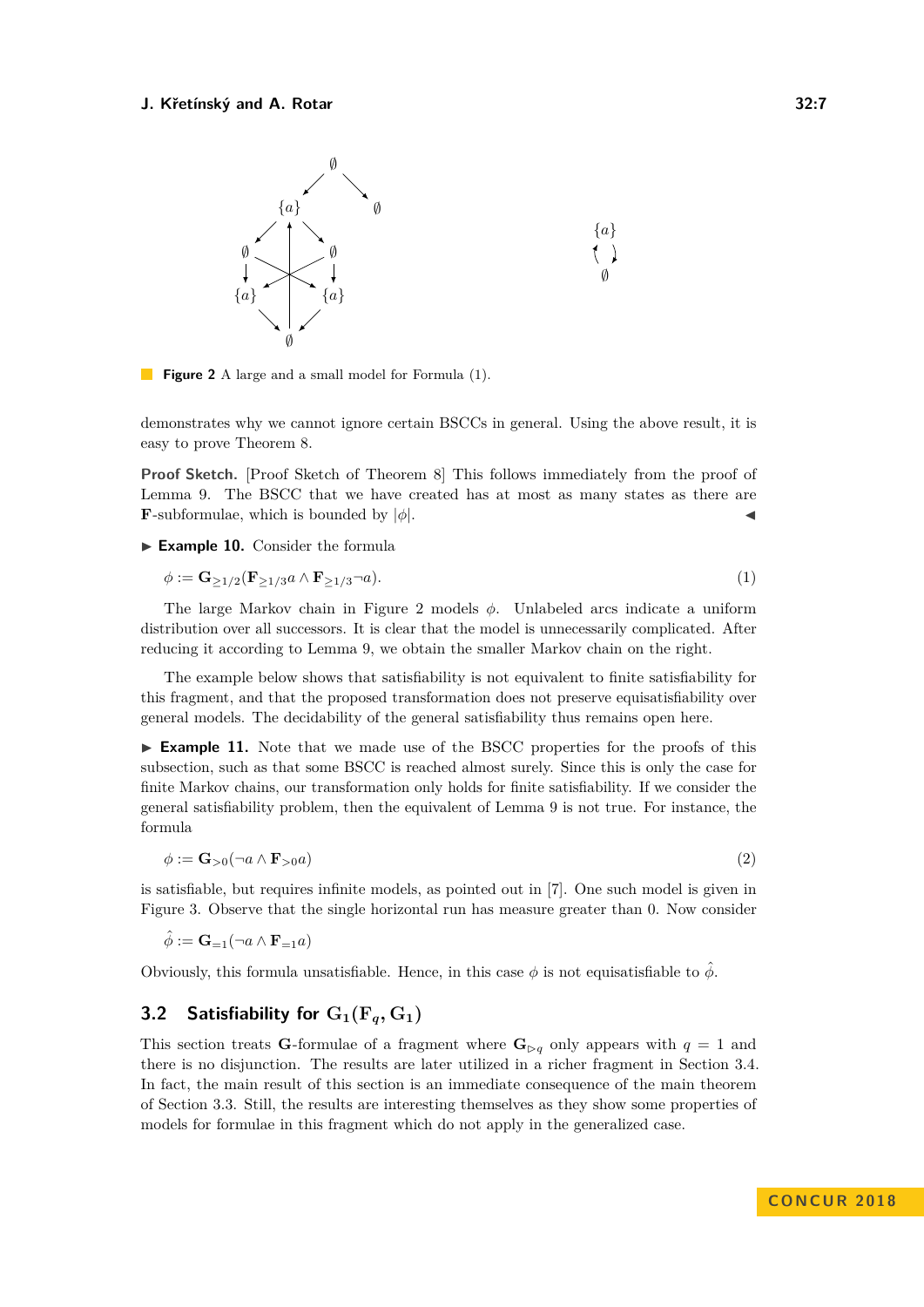<span id="page-7-0"></span>

**Figure 3** An infinite model for Formula  $(2)$ .

- $\triangleright$  **Definition 12.**  $\mathbf{G}_1(\mathbf{F}_q, \mathbf{G}_1)$ -formulae are given by the grammar
	- $\Phi ::= \mathbf{G}_{-1}\Psi$  $\Psi ::= a \mid \neg a \mid \Psi \wedge \Psi \mid \mathbf{F}_{\triangleright a} \Psi \mid \mathbf{G}_{=1} \Psi$

We prove that satisfiable formulae of this fragment are satisfiable by models of linear size and thus also finitely satisfiable.

<span id="page-7-2"></span>**Find 13.** Let  $\phi$  be a satisfiable  $\mathbf{G}_1(\mathbf{F}_q, \mathbf{G}_1)$ -formula. Then  $\phi$  has a model of size at *most*  $|\phi|$ *.* 

The idea here is that we can find a state which behaves similarly to a BSCC (even in infinite models) in that it satisfies all **G**-subformulae. We can then use this state's successors to construct a small model. The outline of the proof is roughly as follows: First we show that from every state and for every subformula we can find a successor that satisfies this subformula. Using this, we can show that there is a state that satisfies all **G**-subformulae.

<span id="page-7-1"></span> $\blacktriangleright$  **Lemma 14.** Let  $\phi$  be a satisfiable  $\mathbf{G}_1(\mathbf{F}_q, \mathbf{G}_1)$ -formula and M its model. Then, for every  $\psi \in sub(\phi)$ , and  $s \in S$ , there is a state  $t \in post^*(s)$ , such that  $M, t \models \psi$ .

**Proof Sketch.** This follows from the fact that we do not allow disjunctions in this fragment. We apply induction over the depth of a subformula  $\psi$ . If the formula is  $\phi$  itself, then there is nothing to show. Otherwise, the induction hypothesis yields that the higher-level subformulae are satisfied at some state *s*. From this, we can easily see that in all possible cases the claim follows: If the higher-level formula is a conjunction, then  $\psi$  is one of its conjuncts. Since both conjuncts must be satisfied by  $s$ , in particular  $\psi$  must be satisfied at  $s$ . A similar argument applies to G-formulae. If it is of the form  $\mathbf{F}_{\triangleright q}\xi$ , then we know that there must be a reachable state where  $\xi$  holds.

This concludes the first part of the proof. We continue with the second part and prove that we can find a state which satisfies all **G**-subformulae.

<span id="page-7-3"></span> $\blacktriangleright$  **Lemma 15.** *Let ϕ be a satisfiable* **G**<sub>1</sub>(**F**<sub>*q*</sub>, **G**<sub>1</sub>)*-formula, M its model, and let G* := { $ψ ∈$  $sub(\phi) | \psi = \mathbf{G}_{=1}$ *ξ for some ξ}. Then there is a state*  $s \in S$  *such that*  $M, s \models \psi$  *for all*  $\psi \in G$ *.* 

**Proof Sketch.** It is clear that after encountering a **G**-formula at some state, all successors will also satisfy it. Therefore, the set of satisfied **G**-formulae is monotonically growing and bounded. Hence, we can apply induction over the number of yet unsatisfied **G**-formulae. In every step, we are looking for the next state to satisfy an additional **G**-formula. This is always possible (as long as there are still unsatisfied ones), due to Lemma [14.](#page-7-1)

Now, we can prove Theorem [13.](#page-7-2)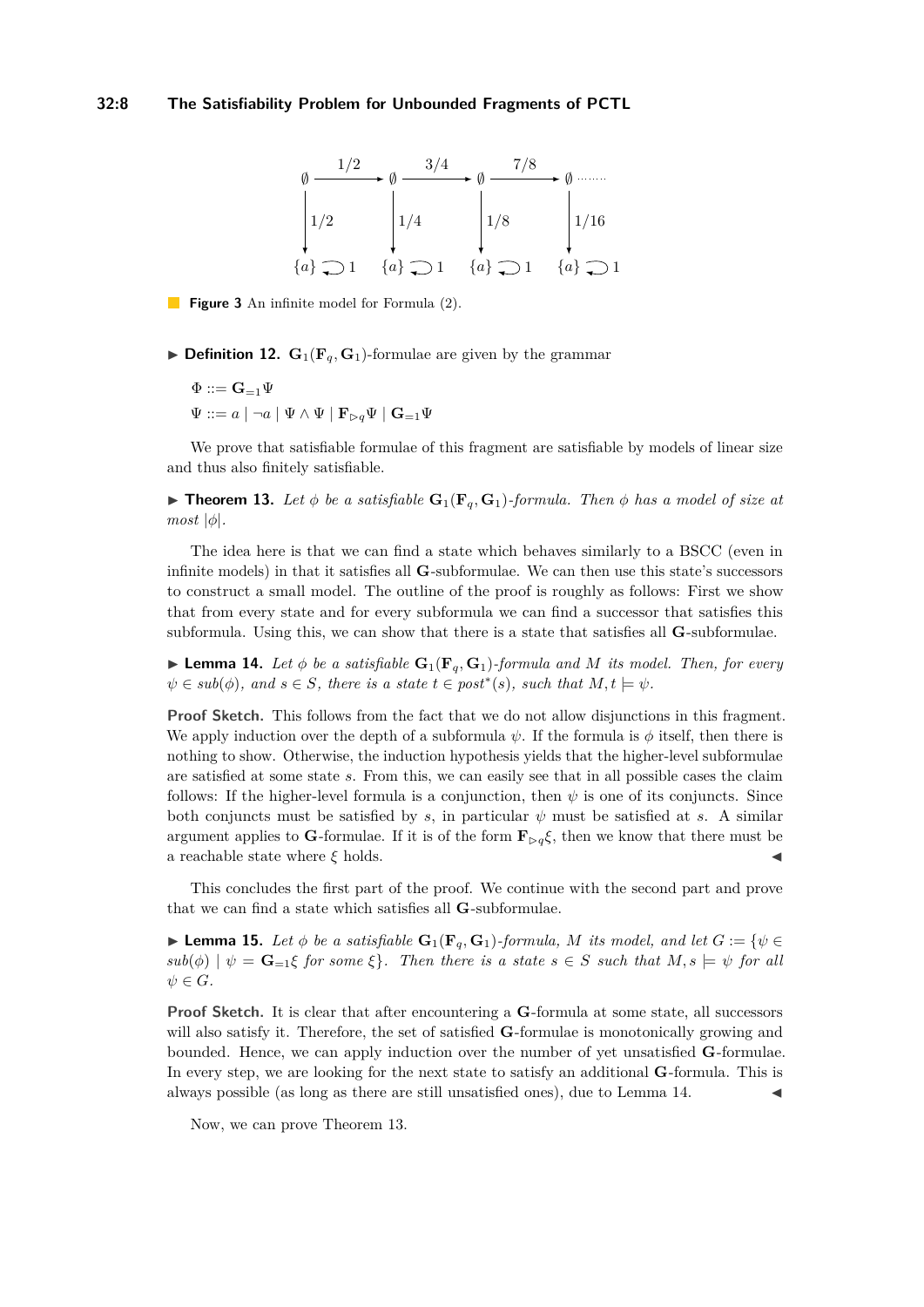**Proof Sketch of Theorem [13.](#page-7-2)** By Lemma [15,](#page-7-3) we can find a state that satisfies all **G**subformulae. In some sense, this state's subtree resembles a BSCC. We can include exactly one state for each **F**-subformula and create a BSCC out of those states, e.g., arrange them in a circle. We apply induction over  $\psi \in sub(\phi)$ . The satisfaction of literals and conjunctions is straightforward. Since every state is reached almost surely, every **F**-formula will be satisfied that way. The satisfaction of the **G**-formulae follows from the fact that all states used to satisfy all G-formulae in the original model, and from the induction hypothesis.

For the case of finite satisfiability, we also present an alternative proof, which sheds more light on this fragment and its super-fragments. For details, see [\[24,](#page-15-0) Appendix B]. Let  $\equiv_{\text{fin}}$ denote equivalence of PCTL formulae over finite models.

**Find 16.** *Let*  $\phi$  *be a*  $\mathbf{G}_1(\mathbf{F}_q, \mathbf{G}_1)$ *-formula. Then, the following equivalence holds:* 

$$
\mathbf{G}_{=1}\phi \equiv_{\operatorname{fin}} \mathbf{G}_{=1}(\bigwedge_{l\in A} l \wedge \mathbf{F}_{=1}\mathbf{G}_{=1}\bigwedge_{l\in B} l \wedge \bigwedge_{i\in I} \mathbf{F}_{=1}\bigwedge_{l\in C_i} l)
$$

*for appropriate*  $I \subset \mathbb{N}$ *, and*  $A, B, C_i \subset \mathcal{L}$ *.* 

**Proof Sketch.** The proof is based on the following auxiliary statements

$$
\mathbf{G}_{=1}\mathbf{G}_{=1}\phi \equiv \mathbf{G}_{=1}\phi \tag{3}
$$

<span id="page-8-0"></span>
$$
\mathbf{G}_{=1}\mathbf{F}_{\triangleright q}\phi \equiv_{\text{fin}} \mathbf{G}_{=1}\mathbf{F}_{=1}\phi
$$
\n<sup>(4)</sup>

$$
\mathbf{F}_{=1}\mathbf{F}_{\triangleright q}\phi \equiv \mathbf{F}_{\triangleright q}\phi\tag{5}
$$

and follows by induction.

The second statement is the most interesting one. Intuitively, it is a zero-one law, stating that infinitely repeating satisfaction with a positive probability ensures almost sure satisfaction. Notably, this only holds if the probabilities are bounded from below, hence for finite models, not necessarily for infinite models.

It is an easy corollary of this theorem that a satisfiable formula has a model of a circle form with  $A$  and  $B$  holding in each state and each element in each  $C_i$  holding in some state. In general the models can be of a lasso shape where the initial (transient) part only has to satisfy *A*, allowing for easy manipulation in extensions of this fragment.

I Remark. Note that the equivalence does not hold over infinite models. Indeed, consider as simple a formula as  $\mathbf{G}_{=1}\mathbf{F}_{>0}a$ , which is satisfied on the Markov chain of Fig. [3](#page-7-0) [\[7\]](#page-14-0), while this does not satisfy the transformed  $\mathbf{G}_{=1}\mathbf{F}_{=1}a$ . Crucially, equivalence [\(4\)](#page-8-0) does not hold already for this tiny fragment. Interestingly, when we build a model for the transformed formula, which is equisatisfiable but not equivalent, it turns out to be a model of the original formula. If, moreover, we consider ¬*a,* ∧*,* **G***<sup>&</sup>gt;*<sup>0</sup> then finite and general satisfiability start to differ.

Before we move on to the next fragment, we will prove another consequence of Lemma [14.](#page-7-1) It is a statement about the BSCCs of models for formulae in this fragment and will be used later for the proof of Theorem [21.](#page-9-2)

<span id="page-8-3"></span><span id="page-8-1"></span> $\triangleright$  **Corollary 17.** Let  $\mathbf{G}_{=1}\phi$  be a satisfiable  $\mathbf{G}_1(\mathbf{F}_q,\mathbf{G}_1)$ -formula and M its model. Then, for *every BSCC*  $T ⊆ post*(s<sub>0</sub>)$  *of*  $M$ *, the following holds* **1.** For all  $\psi \in sub(\mathbf{G}_{=1}\phi)$ , there is a state  $t \in T$ , such that  $M, t \models \psi$ . **2.** *For all*  $\mathbf{G}_{=1}\psi \in sub(\mathbf{G}_{=1}\phi)$ *, and for all states*  $t \in T$ *,*  $M, t \models \mathbf{G}_{=1}\psi$ *.* 

<span id="page-8-2"></span>**Proof.** Point [1](#page-8-1) follows from the fact that every reachable BSCC must satisfy  $\mathbf{G}_{=1}\phi$ , and from Lemma [14.](#page-7-1) Point [2](#page-8-2) follows immediately from point [1.](#page-8-1)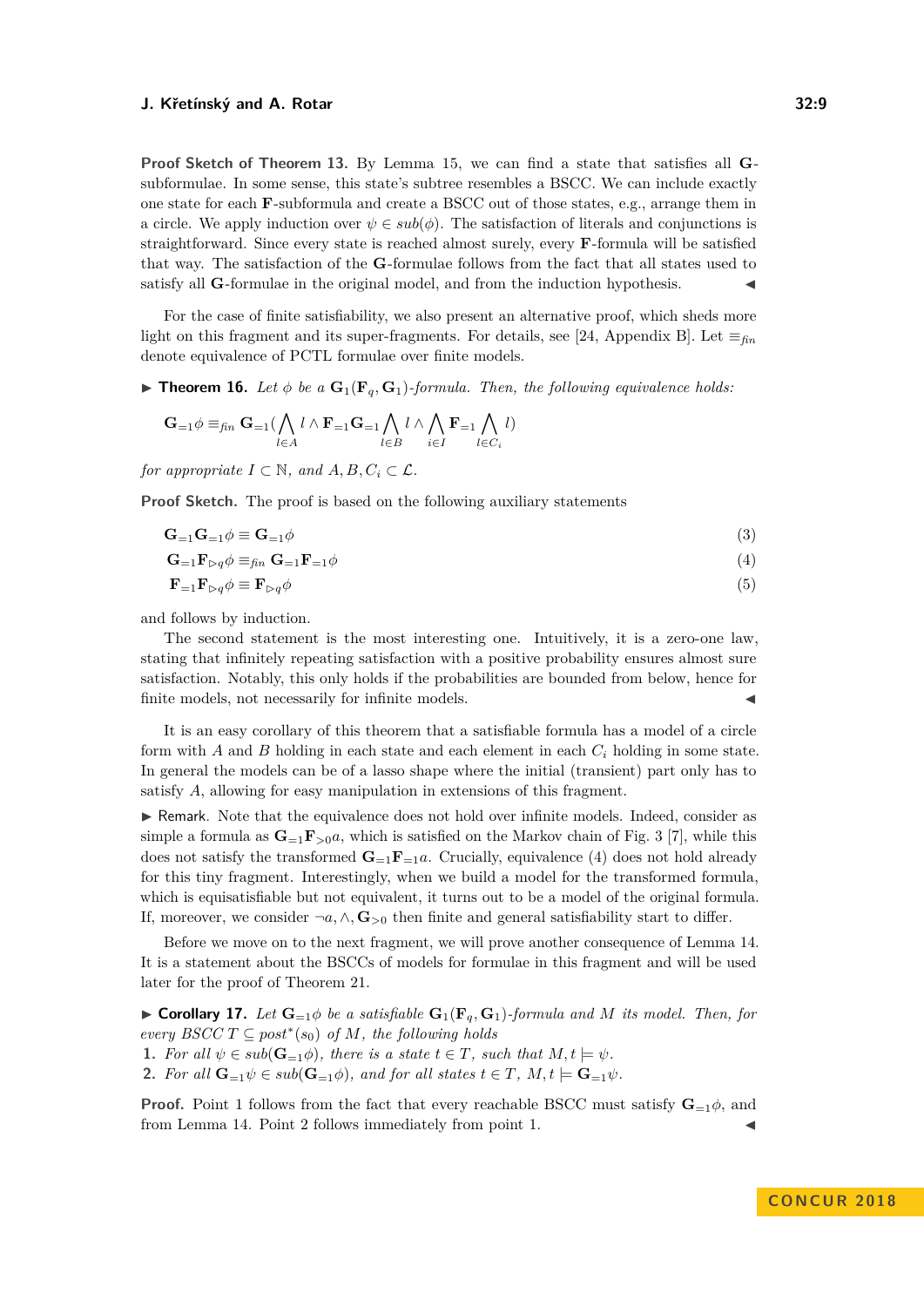### **32:10 The Satisfiability Problem for Unbounded Fragments of PCTL**

Note that we did not assume finite satisfiability here, so the model might not contain a single BSCC. In that case, the claim is trivially true. However, Theorem [13](#page-7-2) allows us to focus on finitely satisfiable formulae in this fragment.

# <span id="page-9-1"></span>**3.3 Satisfiability for**  $G_1(F_a, G_1, V)$

This section treats **G**-formulae of the fragment where  $\mathbf{G}_{\triangleright q}$  only appears with  $q = 1$ . We thus lift a restriction of the previous fragment and allow for disjunctions. We generalize the obtained results to this larger fragment. We mentioned earlier that some of the results of the previous fragment do not apply here. Concretely, Lemma [14](#page-7-1) does not hold here; that is, there might be subformulae which are not satisfied almost surely. Therefore, there is not necessarily a state that satisfies all **G**-subformulae. For example, consider  $\mathbf{G}_{=1}(\mathbf{F}_{>0}\mathbf{G}_{=1}a \vee \mathbf{F}_{>0}\mathbf{G}_{=1}a)$ . There cannot be a single BSCC to satisfy both disjuncts. Although this is not a problem for the results of this section, it will turn out to be a fundamental problem when dealing with arbitrary formulae of the  $\mathbf{F}_q$ ,  $\mathbf{G}_1$ ,  $\vee$  fragment.

**► Definition 18.**  $\mathbf{G}_1(\mathbf{F}_q, \mathbf{G}_1, \vee)$ -formulae are given by the grammar

 $\Phi ::= \mathbf{G}_{=1}\Psi$  $\Psi ::= a \mid \neg a \mid \Psi \wedge \Psi \mid \Psi \vee \Psi \mid \mathbf{F}_{\triangleright a} \Psi \mid \mathbf{G}_{=1} \Psi$ 

We prove that satisfiable formulae of this fragment are satisfiable by models of linear size and thus also finitely satisfiable.

**► Theorem 19.** Let  $\phi$  be a satisfiable  $\mathbf{G}_1(\mathbf{F}_q, \mathbf{G}_1, \vee)$ -formula. Then  $\phi$  has a model of size at *most* |*φ*|*.*

**Proof Sketch.** The proof for this theorem works essentially the same as it did for Theorem [13.](#page-7-2) Recall that we looked for a state to satisfy all **G**-formulae. Though we will not necessarily find a state that does so in this fragment, we can look for a state that satisfies maximal subsets of satisfied **G**-formulae. Then, we can continue in a similar way as we did in the simpler setting.

### <span id="page-9-0"></span>**3.4** Satisfiability for  $\mathbf{F}_a$ ,  $\mathbf{G}_1$

This section treats general formulae of the fragment with no disjunction and where  $\mathbf{G}_{\triangleright q}$  only appears with  $q = 1$ .

 $\triangleright$  **Definition 20.**  $\mathbf{F}_q$ ,  $\mathbf{G}_1$ -formulae are given by the grammar

 $\Phi ::= a \mid \neg a \mid \Phi \wedge \Phi \mid \mathbf{F}_{\triangleright q} \Phi \mid \mathbf{G}_{=1} \Phi$ 

In Section [3.2](#page-6-0) we discussed a special case of this fragment, where the top-level operator is  $\mathbf{G}_{=1}$ . Two results are particularly interesting for this section: Firstly, the construction of models for such formulae as explained in the proof of Theorem [13,](#page-7-2) and secondly, the properties of BSCCs in models for such formulae as stated in Corollary [17.](#page-8-3) We will use those in order to simplify models in this generalized setting. We say a Markov chain has *height h* if it is a tree with back edges of height *h*.

<span id="page-9-2"></span> $\blacktriangleright$  **Theorem 21.** *A satisfiable*  $\mathbf{F}_q$ ,  $\mathbf{G}_1$ -formula  $\phi$  *has a model of height*  $|\phi|$ *.*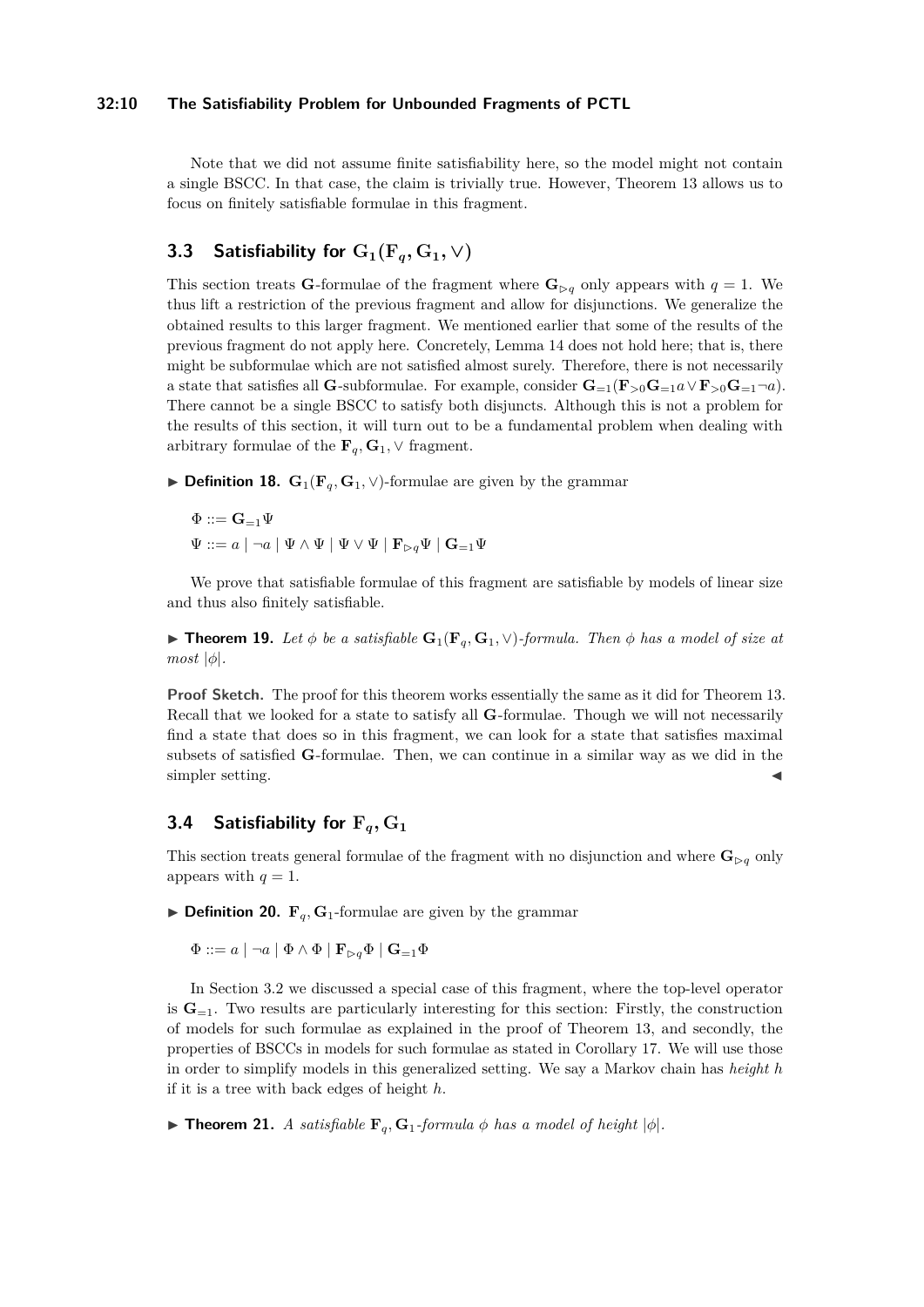**Proof Sketch.** Our aim is to transform a given, possibly infinite model into a tree-like shape. To do so, we first construct a tree by considering all **F**-formulae which are not nested in **G**s (in the following simply non-nested **F**-formulae). Each path in this tree will satisfy each of these **F**-formulae at most once. At the end of each path, we will then insert BSCCs satisfying the **G**-formulae, in the spirit of Theorem [13.](#page-7-2)

The collapsing procedure from a state *s* is as follows: We first determine which of the **F**-formulae that are satisfied at *s* are relevant. Those are the formulae which are not nested in other temporal formulae and have not yet been satisfied on the current path. Once we have determined this set, say *I*, we need to find the successors which are required to satisfy the formulae in *I*. For this, we construct the set  $\text{sel}(s)$ . Informally,  $\text{sel}(s)$  contains all states *t* s.t. (i) *t* satisfies at least one formula  $\psi \in I$ , and (ii) there is no state on the path between *s* and *t* satisfying  $\psi$ . Formally,  $sel(s) := \{ t \in post^*(s) \mid \exists \mathbf{F}_{\triangleright r} \psi \in I$ .  $M, t \models \psi \land \forall t' \in I$  $post^*(s) \cap pre^*(t) \cdot M, t \not\models \psi$ . Then, we connect *s* to every state in *sel*(*s*) directly; i.e. for *t* ∈ *sel*(*s*), we set *P*(*s, t*) := *P*<sup>\*</sup>(*s, t*), and for all states *t* ∉ *sel*(*s*), we set *P*(*s, t*) := 0.<sup>[1](#page-10-1)</sup> A simple induction on the length of a path yields that every state that is reachable from *s* in the constructed MC is reached with at least the probability as in the original one. From this, one can easily see that every non-nested **F**-formula is satisfied. The new set *post*(*s*) might be infinite. However, we know that we can prune most of the successors and limit the branching degree to  $|\phi| + 2$  [\[7\]](#page-14-0). Then, we repeat the procedure from each of the successors. Since the number of non-nested **F**-formulae decreases with every step, we will reach states which do not have to satisfy non-nested **F**-formulae at all on every branch. The number of steps we need to reach such states, is bounded by the number of non-nested **F**-formulae in *φ*. At those states, we can use Theorem [13](#page-7-2) to obtain models for the respective **G**-formulae. Those are of size linear in the size of the **G**-formulae. The overall height is then bounded by  $|\phi|$ . The fact that the resulting MC is a model can be easily proved by induction over  $|\phi|$ .

The models that we construct have a quite regular shape: They start as a tree and in every step ensure satisfaction of one of the **F**-formulae. As soon as they have satisfied all outer **F**-formulae, on every branch a model of circle shape for the respective **G**-formula follows. Since the branching degree is at most  $|\phi| + 2$  and the number of steps before we repeat a state is bounded by  $|\phi|$ , the overall size is bounded to  $(|\phi|+2)^{2|\phi|+1}$ .

► **Example 22.** Let  $\phi^p := \mathbf{F}_{\geq p} \mathbf{G}_{=1} a$ , and  $\psi^p := \mathbf{F}_{\geq p} \mathbf{G}_{=1} \neg a$ . The large Markov chain of Figure [4](#page-11-0) is a model for  $\phi^{1/2} \wedge \psi^{1/2}$ . The grayed states illustrate the set *sel*(*s*<sub>0</sub>). The other boxes show the sets *sel*(*.*) of the respective grayed state. Everything in between is omitted. The smaller Markov chain is the reduced version of the original model.

# <span id="page-10-0"></span>**3.5 Satisfiability for**  $\mathbf{F}_{q/1}, \mathbf{G}_1, \vee$

In the previous section we have been able to construct simple models for formulae of the  $\mathbf{F}_q$ ,  $\mathbf{G}_1$ -fragment by exploiting the nature of  $\mathbf{G}$ -formulae thereof as presented in Section [3.2.](#page-6-0) This works because every formula nested within a **G** is satisfied in every BSCC. Hence, we can simply postpone the satisfaction of those until we reach a BSCCs. In the  $\mathbf{F}_q$ ,  $\mathbf{G}_1$ ,  $\vee$ -fragment, this is not the case anymore, as discussed in Section [3.3.](#page-9-1) This can cause some complications, which are discussed in more detail in Section [3.6.](#page-12-0) In order to be able to apply similar techniques as in the previous section, we can simplify the fragment and enforce the property that **F**-formulae occur only with  $q = 1$  within **G**s.

<span id="page-10-1"></span><sup>1</sup> In fact, we need to scale  $P(s,t)$  in order to obtain a Markov chain, in general, as the probability to reach *sel*(*s*) might be less than 1. For details, refer to the formal proof in [\[24,](#page-15-0) Appendix A].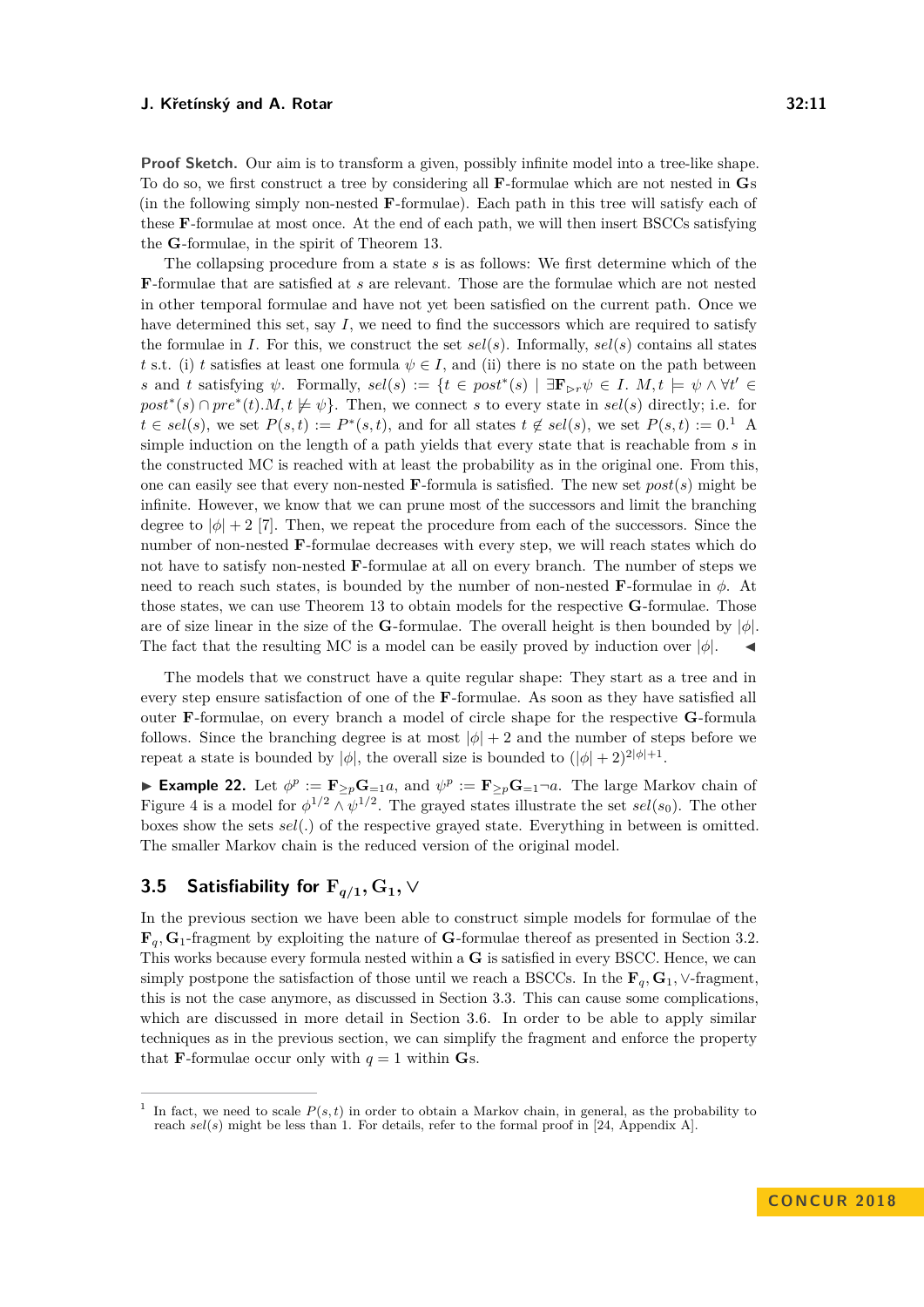### **32:12 The Satisfiability Problem for Unbounded Fragments of PCTL**

<span id="page-11-0"></span>

 $\mathcal{C}^{\mathcal{A}}$ **Figure 4** Example of a reduction for a  $\mathbf{F}_q$ ,  $\mathbf{G}_1$ -formula.

- **► Definition 23.**  $\mathbf{F}_{q/1}, \mathbf{G}_1, \vee$ -formulae are given by the grammar
	- $\Phi ::= a \mid \neg a \mid \Phi \wedge \Phi \mid \Phi \vee \Phi \mid \mathbf{F}_{\triangleright q} \Phi \mid \mathbf{G}_{=1} \Psi$  $\Psi ::= a \mid \neg a \mid \Psi \wedge \Psi \mid \Psi \vee \Psi \mid \mathbf{F}_{-1} \Psi \mid \mathbf{G}_{-1} \Psi$

Again, we show that the necessary minimal height of models can be bounded.

▶ **Theorem 24.** *A satisfiable*  $\mathbf{F}_{q/1}$ ,  $\mathbf{G}_1$ ,  $\vee$ *-formula*  $\phi$  *has a model of height*  $|\phi|^2$ *.* 

**Proof Sketch.** As the first step, we apply the same procedure as in the proof of Theorem [21.](#page-9-2) The outer **F**-formulae are then satisfied for the same reason as in the setting without disjunctions. However, the **G**-nested **F**-formulae might not be satisfied anymore because the BSCCs do not necessarily satisfy each of them. Since the **G**-nested **F**-formulae appear only with  $q = 1$ , we know that once a state of the original model satisfies such a formula, almost every path satisfies the respective path formula. Let *s* be a state of the reduced chain, and  $t \in post(s)$ . In the original model, there might be states in between *s* and *t*. If some **G**-nested **F**-formula (say  $\mathbf{F}_{=1}\psi$ ) which is satisfied at *s* is also satisfied at *t*, we do not need to take care of it. If this is not the case, then we know for sure that some of the states between *s* and *t* must satisfy  $\psi$ . We can determine such states for each **G**-nested **F**-formula. We include exactly one of those for each such formula. Then, preserving the order, we chain them in such a way that each one has a unique successor. The last one's unique successor is *t*. Let *s*' be the first one. Then, we set  $P(s, s') := P(s, t)$ . We repeat this procedure for each state of the reduced chain.

However, we must be careful when picking the states that we want to include. For instance, if we always pick the first state to satisfy some formula, then we might in the end violate  $\phi$ . Say we have two formulae  $\mathbf{F}_{=1}\psi$  and  $\mathbf{F}_{=1}\xi$  and states  $u, v, w$  occuring in this order, such that  $M, u \models \psi, M, v \models \xi$ , and  $M, w \models \psi$ . If  $M, v \models \mathbf{F}_{=1}\psi$  in the original model, we might violate it if we omit *w*. Therefore, we shall rather omit *u* und pick *w*. In general, we pick the last possible state for each formula. In a sense, we look backwards starting from *t*. This way, it is guaranteed that whenever we have not yet satisfied some **F**-formula, it will be propagated to *t*.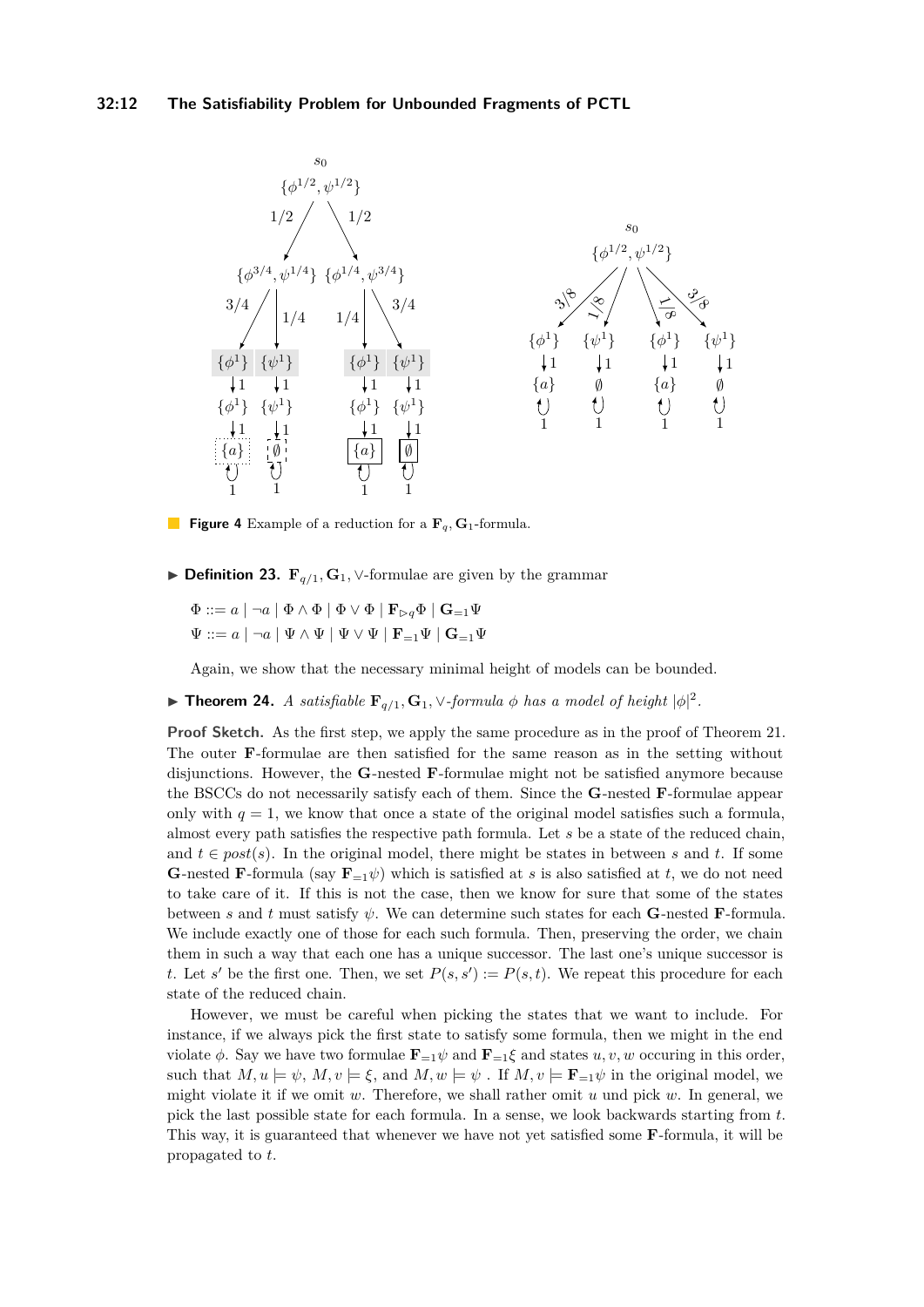

<span id="page-12-1"></span>**Figure 5** Reduction of models for  $\mathbf{F}_{q/1}, \mathbf{G}_1, \vee$ .

This way, we preserve the reachability probabilities and therefore the satisfaction of the outer **F**-formulae. The newly added states guarantee the satisfaction of nested **F**-formulae. An induction over  $\phi$  shows that the constructed MC is again a model. Since we add at most  $|\phi|$  new states between the states of the reduced MC which is of height at most  $|\phi|$ , we obtain the claimed bound on the height.

Figure [5](#page-12-1) illustrates the transformation of the models as described in the proof sketch. *sel*<sup>1</sup> and  $sel<sub>2</sub>$  are the selections. In the  $\mathbf{F}_q$ ,  $\mathbf{G}_1$ -fragment, we directly connected those sets. Here, we insert simple chains between the selections. The construction guarantees that we have at most one state per **F**-formula to satisfy. This is obtained by postponing the satisfaction until the last possible moment before *sel*.

I Remark. Note that the resulting models have a tree shape with BSCCs. There are no non-bottom SCCs. Even if the original model did have such, they are removed by this construction: The reduction algorithm takes care that every non-nested **F**-formula occurs at most once on every path. The inserted chains contain at most one state per nested **F**-formula and do not introduce cycles.

► Example 25. Consider the formula

$$
\phi := \mathbf{F}_{\geq 1/2}(\mathbf{G}_{=1}a) \wedge \mathbf{G}_{=1}(\mathbf{F}_{=1} \neg a \vee \mathbf{F}_{=1}b).
$$

Figure [6](#page-13-1) (a) shows a model for  $\phi$ . The boxes illustrate the selection of  $s_0$ . Figure 6 (b) shows the corresponding reduced chain. However, it is not a model for  $\phi$ . The reason is that neither states satisfying  $\neg a$  nor such that satisfy *b* are reached almost surely from *s*<sub>0</sub>. By including additional states, the chain in Figure [6](#page-13-1) (c) corrects this, and thereby we obtain a model of *φ*.

### <span id="page-12-0"></span>**3.6 Finite Models for**  $\mathbf{F}_a, \mathbf{G}_1, \vee$

In this section, we discuss PCTL( $\mathbf{F}, \mathbf{G}$ ) where **G** appears only with the contraint  $q = 1$ . Previously for the  $\mathbf{F}_q$ ,  $\mathbf{G}_1$ -fragment, i.e. without disjunctions, we started from a model which was unfolded for a number of steps; we simplified such a model by dropping states (including all non-bottom SCCs) and then we inserted simple chains that guarantee the satisfaction of the **G**-nested **F**-formulae. The resulting model thus (i) does not contain any non-bottom SCCs and (ii) the size only depends on the structure of the formula, not on the constraints of the **F**-formulae. However, in the general  $\mathbf{F}_q$ ,  $\mathbf{G}_1$ ,  $\vee$ -fragment, we cannot insert such simple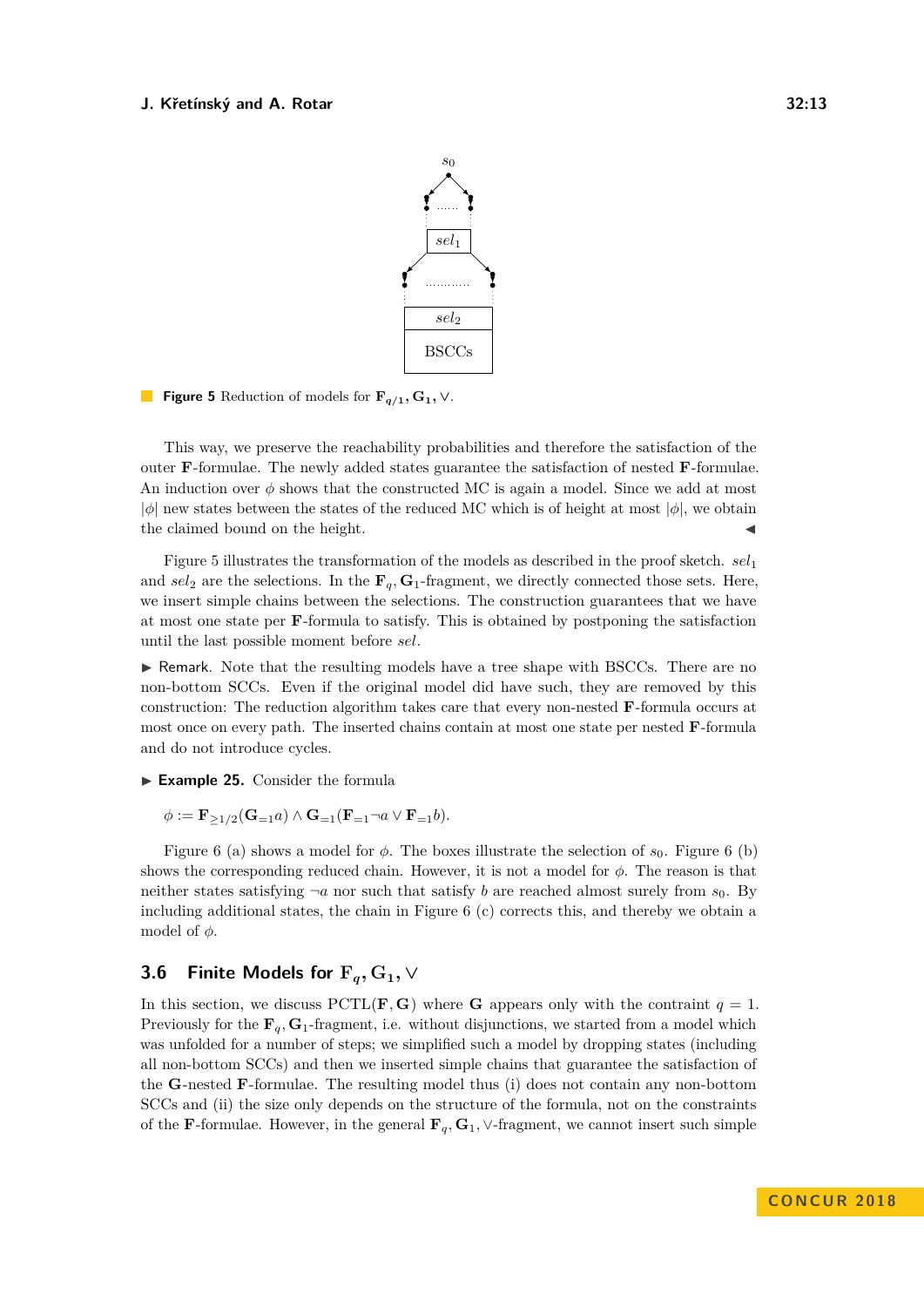<span id="page-13-1"></span>

<span id="page-13-2"></span>**Figure 6** Example of a reduction in the  $\mathbf{F}_{q/1}, \mathbf{G}_1, \vee$  fragment: (a) original model, (b) reduced model, (c) corrected model.



**Figure 7** Example model for *φ*.

chains to satisfy nested **F**s. Instead, we may have to branch at several places. Intuitively, the reason for such complications is the presence of a *repeated, controlled choice*. This enables us to find a formula which requires more complicated models, namely models which either have non-bottom SCCs or are of size which also depends on the constraints and not only on the structure of the formula, or can even be infinite.

<span id="page-13-3"></span>**Example 26.** Consider  $\phi := \mathbf{G}_{=1}(\mathbf{F}_{=1}(a \land \mathbf{F}_{>0}\neg a) \lor a) \land \mathbf{F}_{=1}\mathbf{G}_{=1}a \land \neg a$ . We can try to construct a model for  $\phi$  as follows: Firstly, we have to start at a state which satisfies  $\neg a$ . This enforces the satisfaction of the first disjunct in the **G**-formula. Therefore, almost all paths must lead to a state satisfying  $a \wedge \mathbf{F}_{\geq 0}$   $\neg a$ . This state must eventually reach a state that satisfies  $\neg a$  again with positive probability. Hence, we find ourselfs in the same situation as was the case in the initial state. So, we need to either create an SCC of alternating states that satisfy  $a$  and  $\neg a$ , or create an infinite model. If we create an SCC, the side constraint  $\mathbf{F}_{=1}\mathbf{G}_{=1}a$  enforces us to eventually leave this SCC. Hence, it is a non-bottom SCC. The MC in Figure [7](#page-13-2) is a possible model. From  $s_0$  it models  $\phi$ , for any  $p \in (0,1)$ .

Note that the formula given in the example is qualitative. For this fragment, it is known how to solve the satisfiability problem already [\[7\]](#page-14-0). However, we can easily adapt the formula to be quantitative. In this case, we might still be able to obtain a model for the quantitative version by keeping its shape and only adapting the probabilties of the model for the qualitative version. The question arises, whether this is possible in general or not. This question remains open and might be interesting for future work.

### <span id="page-13-0"></span>**4 Discussion, Conclusion, and Future Work**

We have identified the pattern of the *controlled repeated choice*, i.e. formulae of the form

$$
\mathbf{G}_{=1}(\phi_1 \vee \cdots \vee \phi_n)
$$

where at least one of the  $\phi_i$  contains an **F**-formula that has a constraint other than  $q = 1$ . Additionally, we have "controlling" side constraints, as in Example [26.](#page-13-3) We have seen that the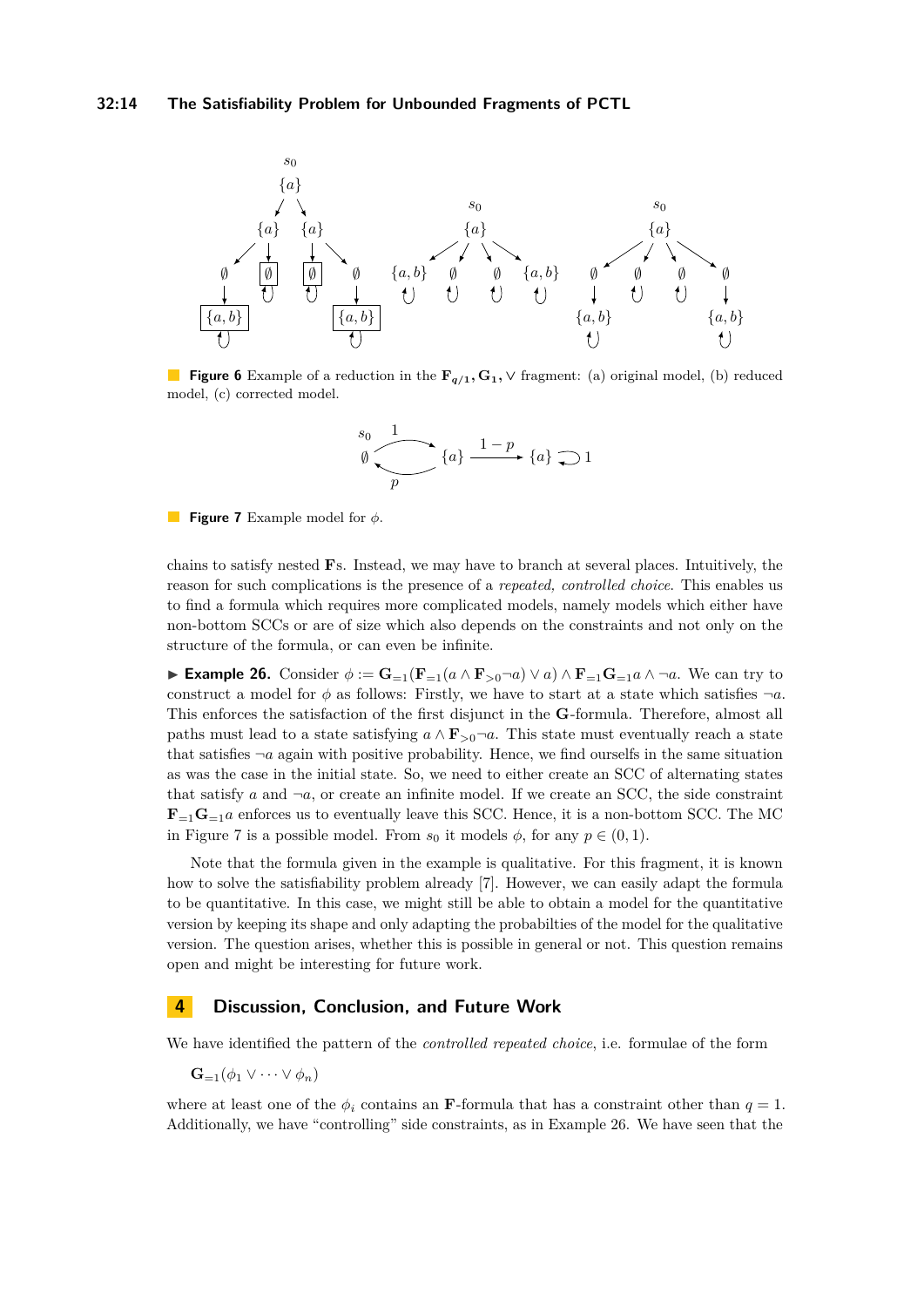presence of this pattern enforces more complicated structure of models even in the qualitative setting. This pattern is expressible in the  $\mathbf{F}_q$ ,  $\mathbf{G}_1$ ,  $\vee$ -fragment. Whenever we

- (a) drop the side constraints, keeping only the  $\mathbf{G}_{=1}$ -part, i.e. consider the  $\mathbf{G}_{1}(\mathbf{F}_{q}, \mathbf{G}_{1}, \vee)$ fragment, or
- **(b)** drop the disjunction for the choice and consider the  $\mathbf{F}_q$ ,  $\mathbf{G}_1$ -fragment, or

(c) drop the quantity of the choice and consider the  $\mathbf{F}_{q/1}, \mathbf{G}_1, \vee$ -fragment,

the structure is simpler and we obtain decidability. For these fragments, we have even shown that the general satisfiability problem is equivalent to the finite satisfiability problem.

Further, adding quantities to **G**-constraints obviously also makes the satisfiability problem more complicated. Already for the qualitative  $\mathbf{G}_{>0}(\mathbf{F}_{>0})$ -fragment, satisfiability and finite satisfiability differ. Nevertheless, we established the decidability of finite satisfiability even for the  $\mathbf{G}_q(\mathbf{F}_q, \mathbf{G}_q, \vee)$ -fragment.

Consequently, instead of attacking the whole quantitative PCTL or even just PCTL(**F***,* **G**), we suggest two easier tasks, which should lead to a fundamental increase in understanding the general problem, namely:

- finite (and also general) satisfiability of the  $\mathbf{F}_q$ ,  $\mathbf{G}_1$ ,  $\vee$ -fragment, i.e. PCTL(**F**, **G**) where  $\overline{\phantom{a}}$  $G$  is limited to the  $= 1$  constraint, and
- infinite satisfiability of the  $\mathbf{G}_q(\mathbf{F}_q, \mathbf{G}_q, \vee)$ -fragment, i.e.  $\mathbf{G}$ -formulae of PCTL( $\mathbf{F}, \mathbf{G}$ ).

While the former omits issues stemming from  $\mathbf{G}_{\geq 0}$  [\[7\]](#page-14-0) and only deals with the repeated choice, the latter generalizes the qualitative results for  $\mathbf{G}_{>0}, \mathbf{G}_{=1}$  [\[17,](#page-15-1) [7\]](#page-14-0) in the presence of general quantitative **F**'s.

Further, potentially more straight-forward directions include the generalization of the results obtained in this paper to the until- and release-operators instead of future- and globally-operators, respectively, or the introduction of the next-operator.

#### **References**

- <span id="page-14-6"></span>**1** C. Baier, M. Größer, M. Leucker, B. Bollig, and F. Ciesinski. Controller synthesis for probabilistic systems. In *Proceedings of IFIP TCS'2004*, pages 493–506. Kluwer, 2004.
- <span id="page-14-9"></span>**2** Christel Baier and Joost-Pieter Katoen. *Principles of model checking*. MIT press, 2008.
- <span id="page-14-3"></span>**3** B. Banieqbal and H. Barringer. Temporal logic with fixed points. In *Temporal Logic in Specification*, volume 398 of *LNCS*, pages 62–74. Springer, 1987.
- <span id="page-14-2"></span>**4** Nathalie Bertrand, John Fearnley, and Sven Schewe. Bounded satisfiability for PCTL. In *Computer Science Logic (CSL'12) - 26th International Workshop/21st Annual Conference of the EACSL, CSL 2012, September 3-6, 2012, Fontainebleau, France*, pages 92–106, 2012.
- <span id="page-14-7"></span>**5** T. Brázdil, V. Brožek, V. Forejt, and A. Kučera. Stochastic games with branching-time winning objectives. In *Proceedings of LICS 2006*, pages 349–358. IEEE, 2006.
- <span id="page-14-8"></span>**6** T. Brázdil, V. Forejt, and A. Kučera. Controller synthesis and verification for Markov decision processes with qualitative branching time objectives. In *Proceedings of ICALP 2008*, LNCS. Springer, 2008.
- <span id="page-14-0"></span>**7** T. Brázdil, V. Forejt, J. Křetínský, and A. Kučera. The satisfiability problem for probabilistic CTL. In *LICS*, pages 391–402. IEEE, 2008. [doi:10.1109/LICS.2008.21](http://dx.doi.org/10.1109/LICS.2008.21).
- <span id="page-14-5"></span>**8** T. Brázdil, A. Kučera, and O. Stražovský. On the decidability of temporal properties of probabilistic pushdown automata. In Diekert and Durand [\[11\]](#page-15-16), pages 145–157.
- <span id="page-14-1"></span>**9** Souymodip Chakraborty and Joost-Pieter Katoen. On the satisfiability of some simple probabilistic logics. In *Proceedings of the 31st Annual ACM/IEEE Symposium on Logic in Computer Science*, pages 56–65. ACM, 2016.
- <span id="page-14-4"></span>**10** C. Courcoubetis and M. Yannakakis. The complexity of probabilistic verification. *JACM*, 42(4):857–907, 1995.